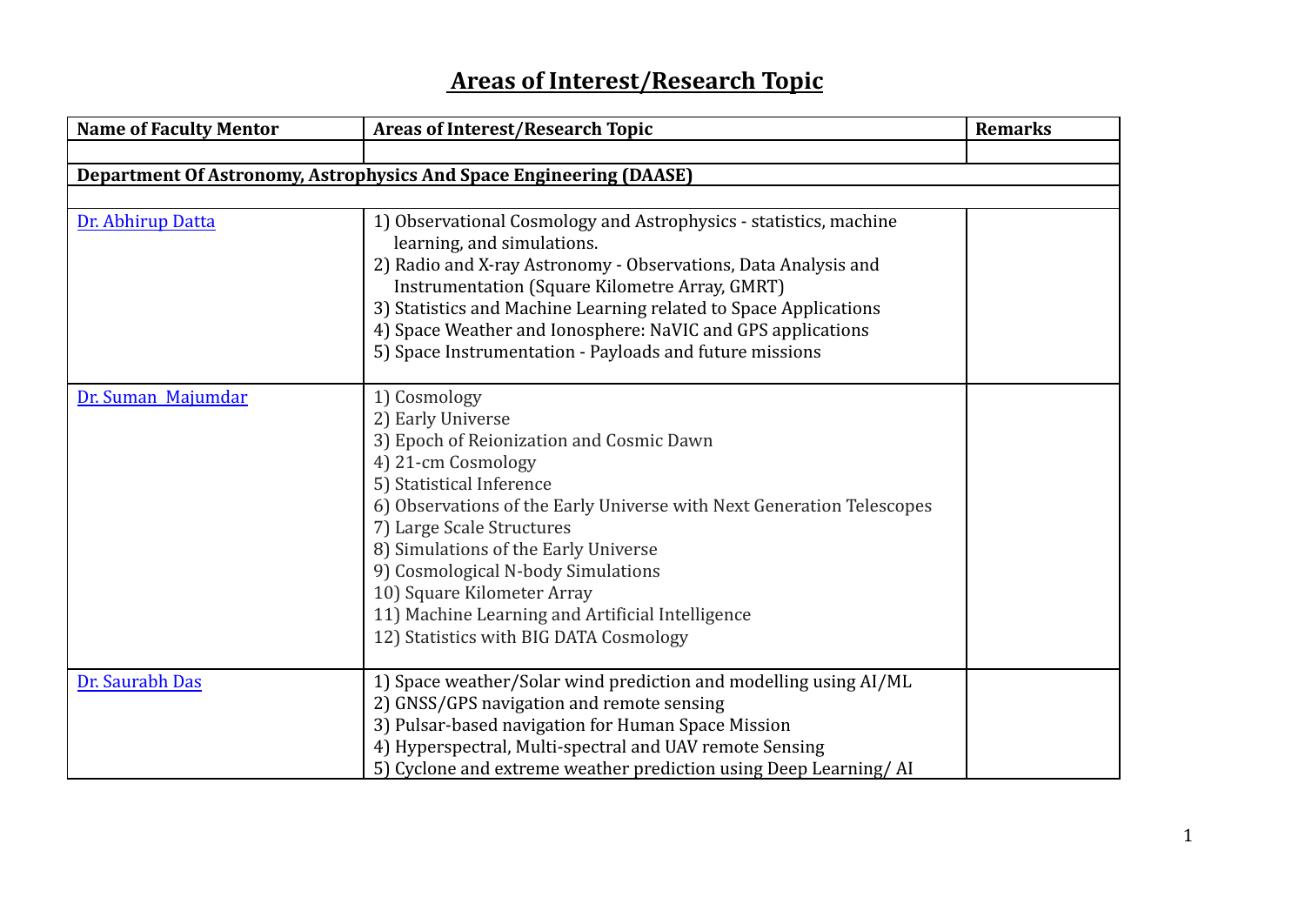| Dr. Amit Shukla                                                    | 1) Active galactic nuclei<br>2) Blazars<br>3) High Energy Astrophysics<br>4) Pulsars<br>5) Multi-wavelength & multi-messenger astrophysics                                                             |  |
|--------------------------------------------------------------------|--------------------------------------------------------------------------------------------------------------------------------------------------------------------------------------------------------|--|
| Dr. Rajkumar Hajra                                                 | 6) Kilonova (electromagnetic counterpart to a gravitational-wave)<br>1) Space weather<br>2) Geomagnetic storms and substorms<br>3) Earth's outer radiation belt<br>4) Ionospheric modeling             |  |
| <b>Department of Biosciences and Biomedical Engineering (BSBE)</b> |                                                                                                                                                                                                        |  |
| Dr. Sharad Gupta                                                   | 1) Biophotonics<br>2) NIR imaging                                                                                                                                                                      |  |
| Dr. Prashant Kodgire                                               | 1) Molecular Biology<br>2) Molecular Immunology<br>3) Genetic Engineering<br>4) Recombinant DNA Technology<br>5) Microbiology<br>6) Recombinant Protein Expression and Purification<br>7) Diagnostics  |  |
| Dr. Mirza S. Baig                                                  | 1) Disease Modelling, Target Identification, and Drug Discovery                                                                                                                                        |  |
| Dr. Hem Chandra Iha                                                | 1) Project 1- Determination of Epstein Barr Virus and host<br>interaction using bioinformatic tools.<br>2) Project 2- Bioinformatic approach to study plant based<br>products as potential antivirals. |  |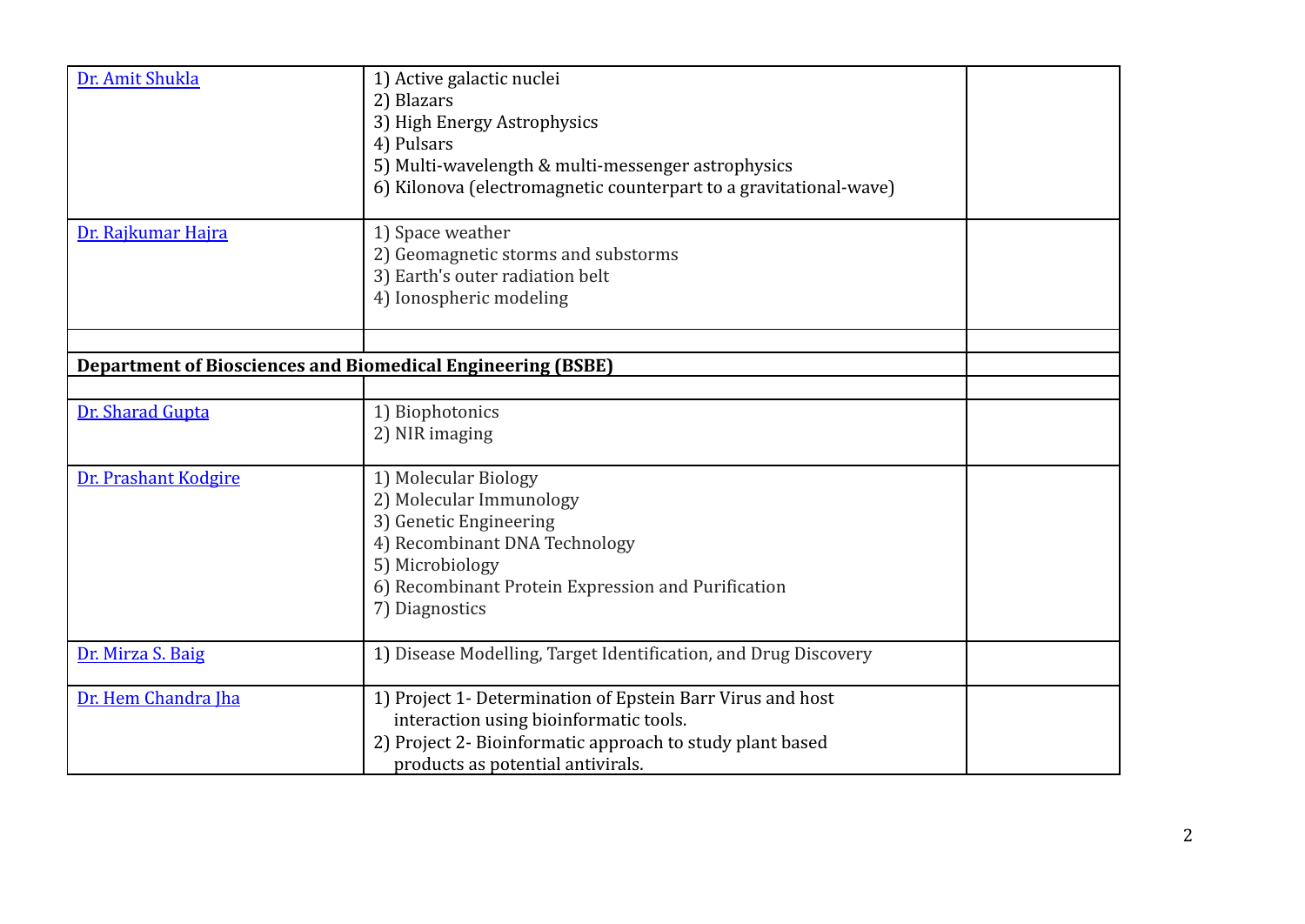|                                     | 3) How to diagnose viral infection!<br>4) How to choose correct diagnostics targets in various<br>infections!<br>5) Genomics & proteomics approaches to understand the<br>host-pathogens interactions!<br>6) Metabolomics & other OMICS studies in modern health<br>sciences!<br>7) Viral infection in brain cells<br>8) Our gut is more important than any other organs!                 |  |
|-------------------------------------|-------------------------------------------------------------------------------------------------------------------------------------------------------------------------------------------------------------------------------------------------------------------------------------------------------------------------------------------------------------------------------------------|--|
| Dr. Parimal Kar                     | 1) Computer Aided Drug Design for Infectious Diseases                                                                                                                                                                                                                                                                                                                                     |  |
| <b>Department of Chemistry</b>      |                                                                                                                                                                                                                                                                                                                                                                                           |  |
| <b>Professor Suman Mukhopadhyay</b> | 1) Biological applications of transition metal complexes                                                                                                                                                                                                                                                                                                                                  |  |
| Dr. Apurba K. Das                   | 1) Bio-organic chemistry<br>2) Electrocatalysis                                                                                                                                                                                                                                                                                                                                           |  |
| Dr. Chelvam Venkatesh               | 1) Synthesis of Natural products, Heterocycles and Carbocycles,<br>Construction of C-C and C-X $(X = N, 0, S, P)$ bonds<br>2) Diagnostic Applications of New targeting ligands for Cancers and<br>Inflammatory diseases<br>3) Synthesis of Inhibitors for Drug Targets, Drug delivery systems<br>4) Near-infra red fluorescence optical and Nuclear Imaging<br>5) Bio-conjugate Chemistry |  |
| Dr. Sampak Samanta                  | 1) Organocatalytic Asymmetric Transformations<br>2) Metal-free Based Pot-Economic Approaches to Functionalized<br>Heterocycles<br>3) Spectroscopic Techniques (IR, NMR, MS etc) for the Characterization<br>of Organic Molecules.                                                                                                                                                         |  |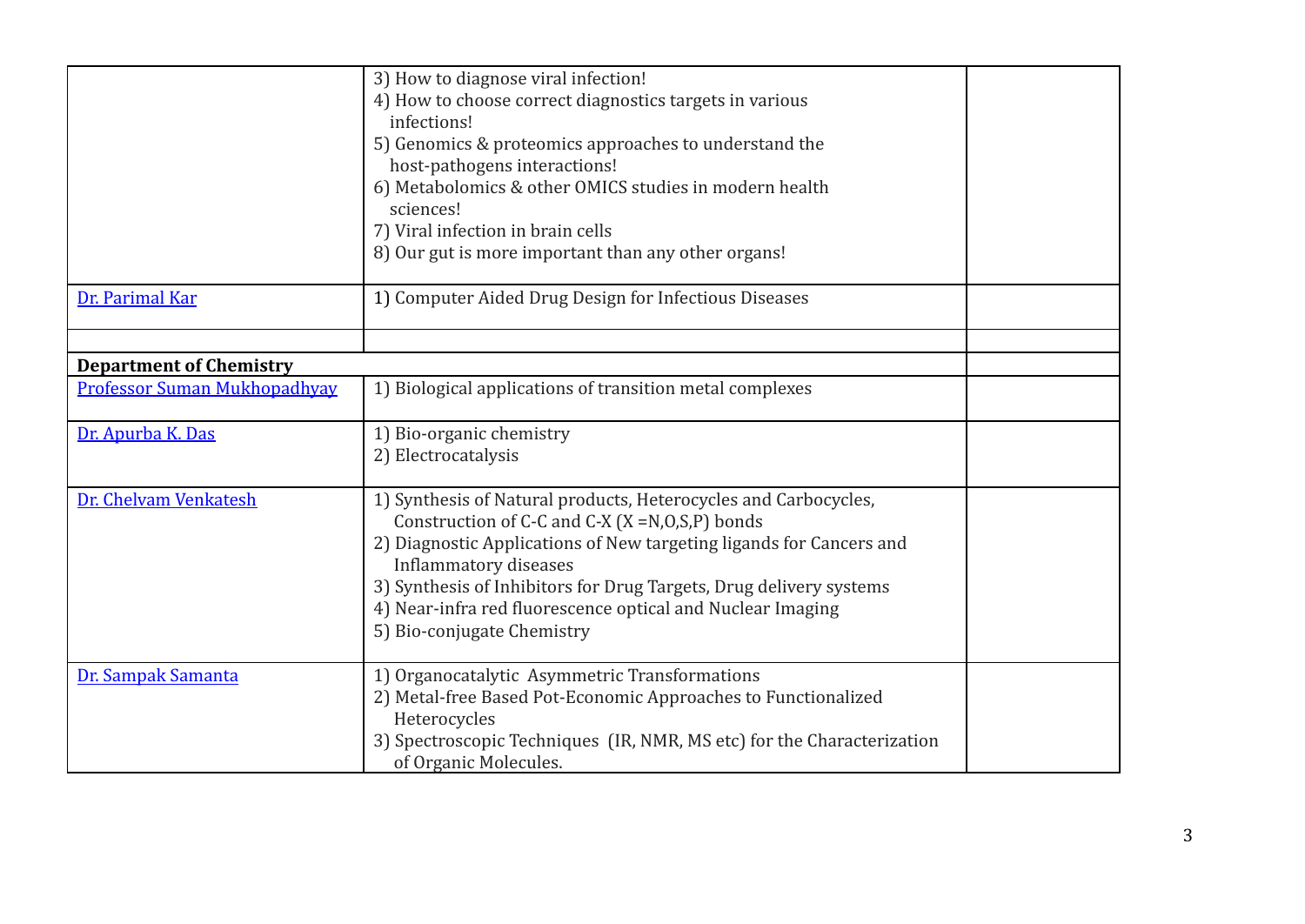| <b>Department of Civil Engineering</b> |                                                                                                                                                                                                                                                                                                                                                                                                                                     |  |
|----------------------------------------|-------------------------------------------------------------------------------------------------------------------------------------------------------------------------------------------------------------------------------------------------------------------------------------------------------------------------------------------------------------------------------------------------------------------------------------|--|
| Dr. Neelima Satyam                     | 1) Soil structure interaction<br>2) Environmental geotechnics<br>3) Transportation geotechnics<br>4) Soil dynamics<br>5) Rock mechanics and underground structures                                                                                                                                                                                                                                                                  |  |
| <b>Professor Sandeep Chaudhary</b>     | 1) Sustainable building materials<br>2) Concrete Technology<br>3) Tall Buildings                                                                                                                                                                                                                                                                                                                                                    |  |
| Dr. Gourab Sil                         | 1) Performance Based Geometric Design of Highways<br>2) Safety of Roadway Infrastructure<br>3) Effects of Highway Infrastructure on Driver Behavior<br>4) Traffic Engineering                                                                                                                                                                                                                                                       |  |
| Dr. Manish Kumar Goyal                 | 1) Climate change<br>* Impact of climate change on water resources<br>* Statistical Downscaling<br>* Climate variability and change detection<br>2) Hydrology and Glaciology<br>* Hydro-Climatology<br>* Hydrological Modeling and Flood Routing<br>* Snow-melt Hydrology<br>* Glacial Lake Changes<br>* Hydro-geoInformatics<br>* Remote Sensing Applications<br>3) Irrigation<br>* Crop modeling<br>* Irrigation Water Management |  |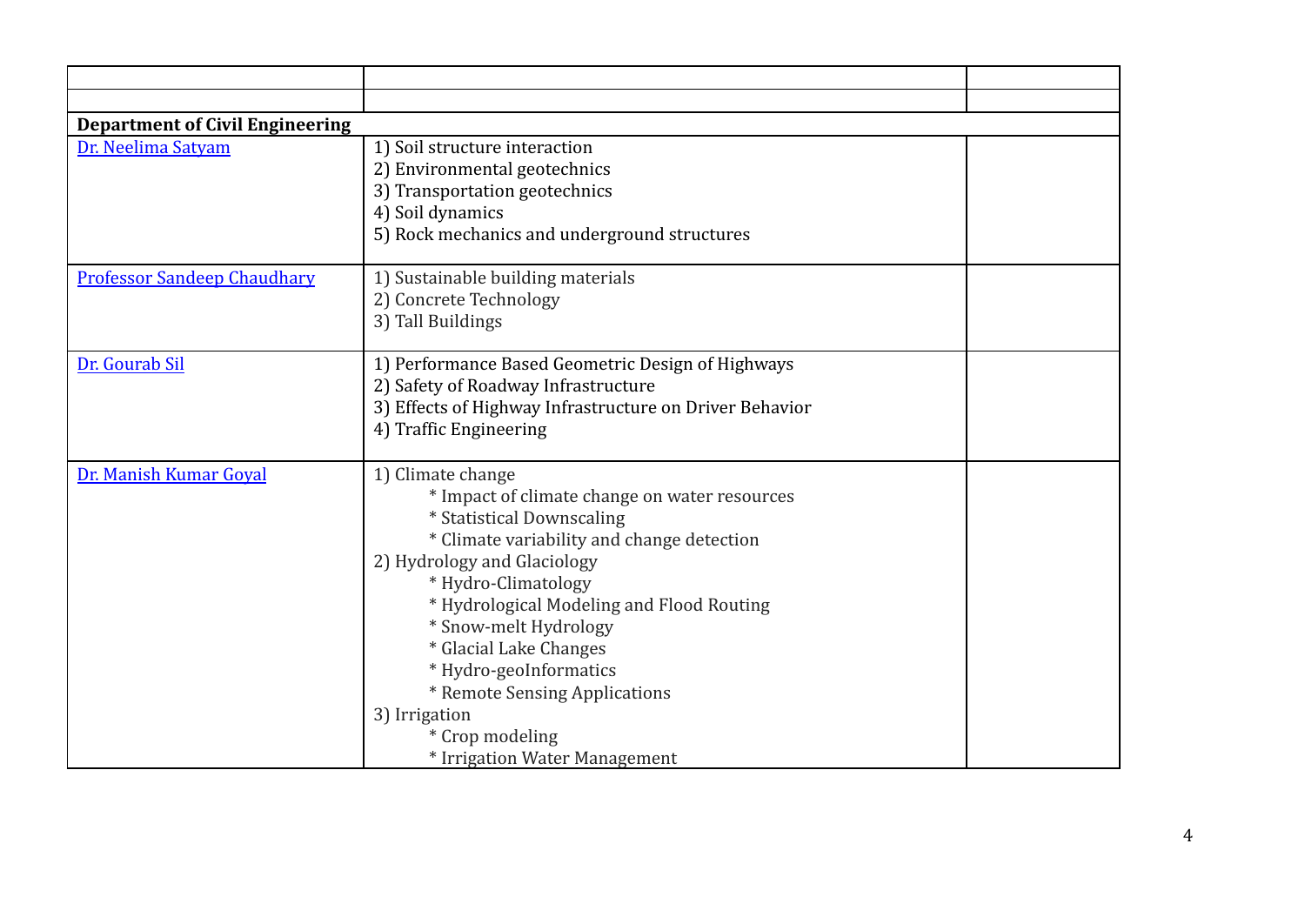|                                                       | 4) Data Mining applications in water management and climate change<br>* Multivariate Statistical Analysis<br>* Machine Learning Models - Neural Network, Fuzzy logic,<br>clustering |  |
|-------------------------------------------------------|-------------------------------------------------------------------------------------------------------------------------------------------------------------------------------------|--|
| Dr. Kaustav Bakshi                                    | 1) Finite element analysis of laminated composites<br>2) Mechanics of laminated composites<br>3) Geometrically nonlinear finite elements                                            |  |
| <b>Department of Computer Science and Engineering</b> |                                                                                                                                                                                     |  |
| Dr. Aruna Tiwari                                      | 1) Artificial Intelligence<br>2) Machine Learning for Big Data handling<br>3) Soft-computing<br>4) Data Mining                                                                      |  |
| Dr. Anirban Sengupta                                  | 1) Hardware Security<br>2) Digital Forensics<br>3) CAD-VLSI<br>4) Machine Learning Chips<br>5) Computer Architecture and Optimization<br>6) Soft Computing                          |  |
| Dr. Surya Prakash                                     | 1) Machine Learning<br>2) Deep Learning<br>3) Pattern Recognition<br>4) Computer Vision<br>5) Image Processing<br>6) Biometrics                                                     |  |
| Dr. Somnath Dey                                       | 1) Biometric Security<br>2) Image Processing                                                                                                                                        |  |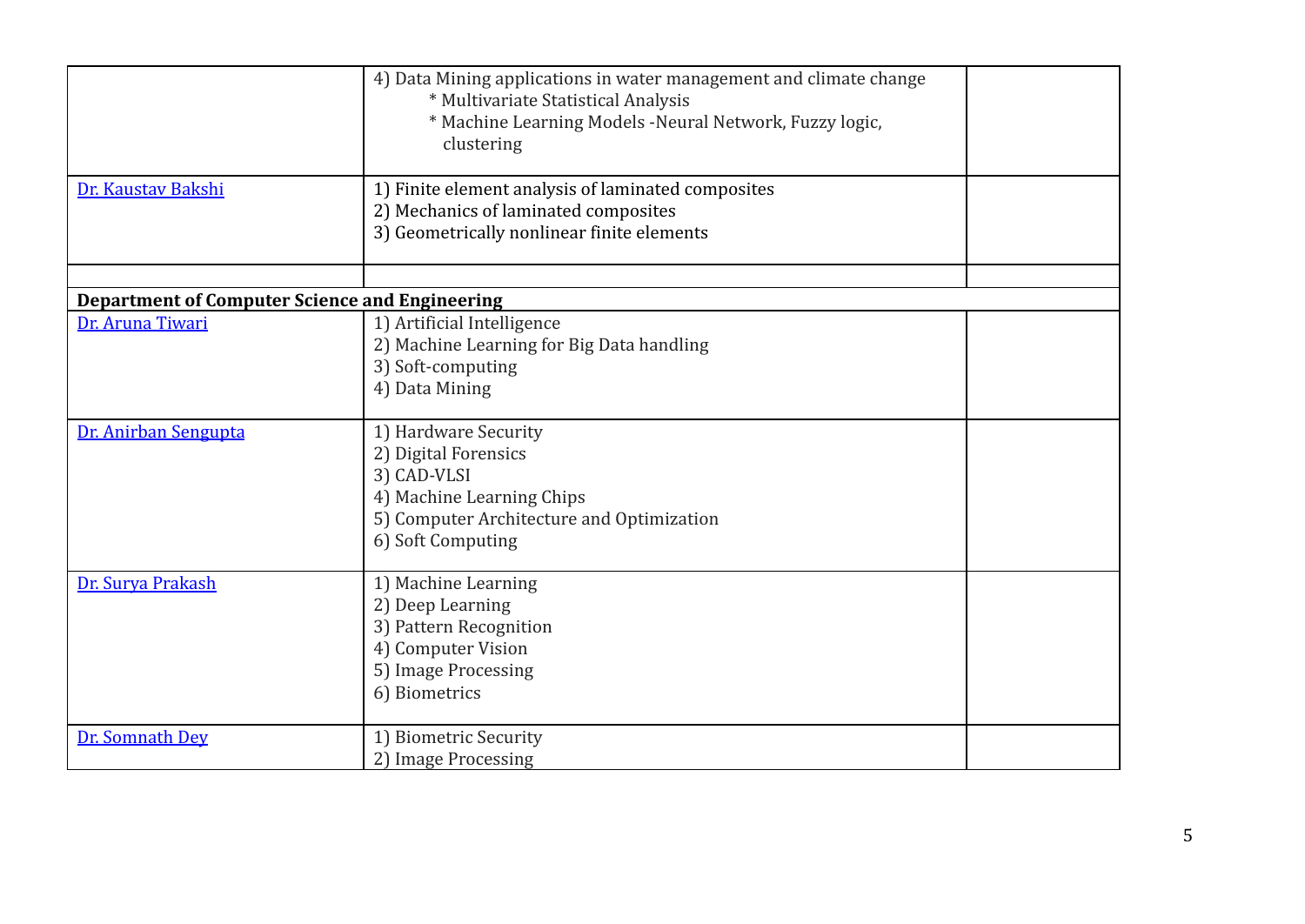|                            | 3) Machine Learning                                                                                                                                                                                                                                                                                                                                           |  |
|----------------------------|---------------------------------------------------------------------------------------------------------------------------------------------------------------------------------------------------------------------------------------------------------------------------------------------------------------------------------------------------------------|--|
| Dr. Gourinath Banda        | 1) Developing Application and Guidance notes for formal analyses of<br>software systems<br>2) Applied Static analyses for systems programs<br>3) Precision positioning system for laboratory scales<br>4) Developing medical cyber physical systems<br>5) Systematic studies into ancient yogic practice affects on human<br>anatomy, physiology and genetics |  |
| Dr. Neminath Hubballi      | 1) Network Security<br>2) Cyber Security<br>3) Cloud Security<br>4) Fault Detection in Networks                                                                                                                                                                                                                                                               |  |
| Dr. Bodhisatwa Mazumdar    | 1) Secure Lightweight Cryptographic Implementations for IoT Devices.<br>2) Machine Learning Model for Synthesizing Lightweight Cryptographic<br>Primitives.<br>3) Fault Analysis Techniques for Lightweight Cryptography.                                                                                                                                     |  |
| Dr. Puneet Gupta           | 1) Deep Learning<br>2) Computer Vision<br>3) Image Processing<br>4) Artificial Intelligence                                                                                                                                                                                                                                                                   |  |
| Dr. Chandresh Kumar Maurya | 1) Machine learning<br>2) Deep learning<br>3) Natural language processing<br>4) Text Mining                                                                                                                                                                                                                                                                   |  |
| Dr. Nagendra Kumar         | 1. Deep Learning<br>2. Machine Learning<br>3. Social Network Analysis                                                                                                                                                                                                                                                                                         |  |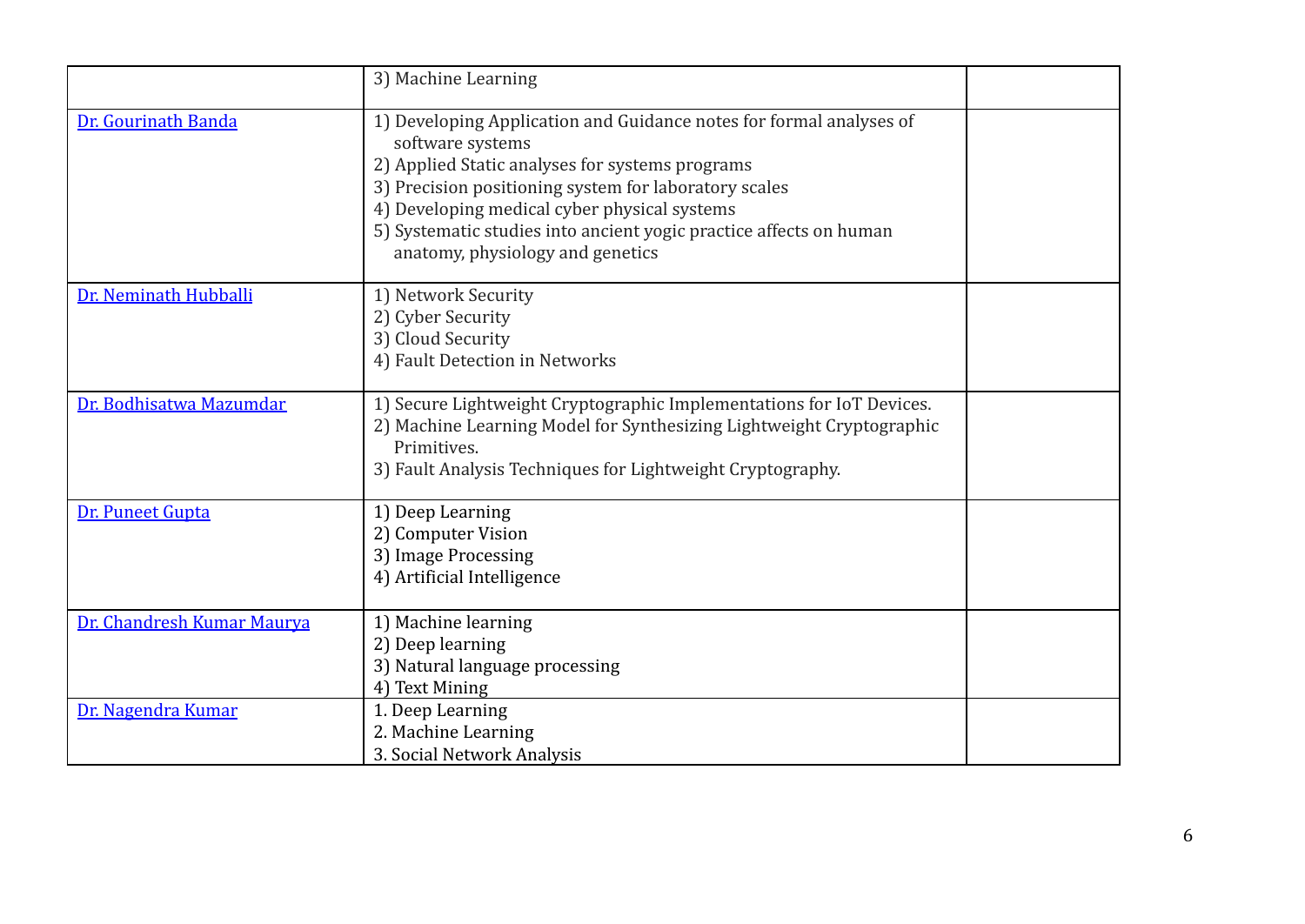|                                                                            | 4. Natural Language Processing                                                                                                                                                                                                              |  |
|----------------------------------------------------------------------------|---------------------------------------------------------------------------------------------------------------------------------------------------------------------------------------------------------------------------------------------|--|
| Dr. Ayan Mondal                                                            | 1) Internet of Things (IoT) Networks<br>2) Traffic Management in Software-Defined Networks<br>3) Provisioning Sensors-as-a-Service in Sensor-Cloud                                                                                          |  |
| Dr. Aniruddha Singh Kushwaha                                               | 1) Computer Networks<br>2) Network Programmability<br>3) Traffic management, monitoring and provisioning in SDN Network<br>4) Application of AI/ML in Networks<br>5) SmartNICs based network function offloading<br>6) Network Accelerators |  |
|                                                                            |                                                                                                                                                                                                                                             |  |
| <b>Department of Electrical Engineering</b><br>Professor Ram Bilas Pachori | 1) Signal Processing                                                                                                                                                                                                                        |  |
|                                                                            | 2) Biomedical Signal Processing<br>3) Speech Signal Processing<br>4) Machine Learning                                                                                                                                                       |  |
| Dr. Shaibal Mukherjee                                                      | 1) Solar cell<br>2) RF transistor<br>3) Artificial neurons/Silicon brain/RRAM for image processing<br>4) 2D materials for RRAMs<br>5) Biochemical sensor                                                                                    |  |
| Dr. Vivek Kanhangad                                                        | 1) Image analysis<br>2) Computer vision<br>3) Machine learning with a focus on biometric security and biomedical<br>applications.                                                                                                           |  |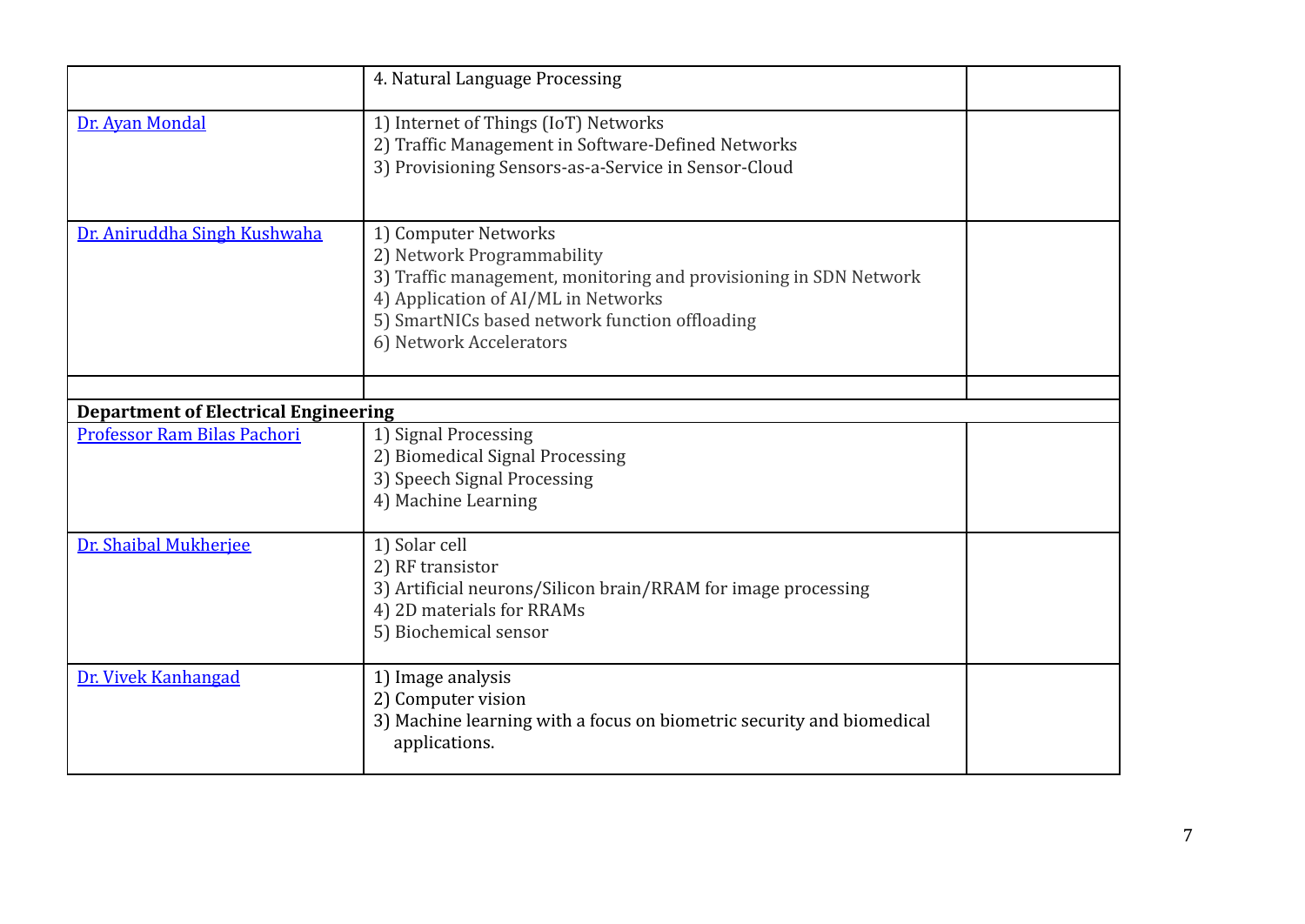| Dr. Mukesh Kumar              | 1) Optoelectronics/Photonics<br>2) Integrated CMOS-Photonics<br>3) On-chip Optical Biosensors<br>4) Device Fabricatoin                                                                                                                                                                                                                                                                                                                                                                                                                       |  |
|-------------------------------|----------------------------------------------------------------------------------------------------------------------------------------------------------------------------------------------------------------------------------------------------------------------------------------------------------------------------------------------------------------------------------------------------------------------------------------------------------------------------------------------------------------------------------------------|--|
| Dr. Abhinoy Kumar Singh       | 1) Stochastic estimation and filtering<br>2) Target tracking                                                                                                                                                                                                                                                                                                                                                                                                                                                                                 |  |
| Dr. Saptarshi Ghosh           | 1) Electromagnetics<br>2) Frequency selective surfaces (FSSs)<br>3) Metamaterials<br>4) Microwave absorbers<br>5) Microwave antennas<br>6) 3-dimensional (3-D) printing                                                                                                                                                                                                                                                                                                                                                                      |  |
| Dr. Swaminathan R.            | 1) Space-Air-Ground Integrated Networks (SAGIN)<br>2) Hybrid Optical-RF Communication<br>3) Blind Channel Code and Interleaver Reconstruction Techniques<br>4) Index Modulation Techniques for Next-generation Wireless<br>Communication<br>5) Energy Harvesting Schemes for Integrated Optical-RF Networks.<br>6) Non-Orthogonal Multiple Access (NOMA) Techniques<br>7) Intelligent Reflecting Surface-based Wireless Communications<br>8) TeraHertz Wireless Communication<br>9) Machine Learning/Deep Learning for Communication Systems |  |
| Dr. Santosh Kumar Vishvakarma | 1) Energy-Efficient and Reliable SRAM Memory Design<br>2) Enhancing Performance and Configurable Architecture for DNN<br>Accelerators<br>3) SRAM based In-Memory Computing Architecture for Edge AI<br>4) Reliable, Secure Design for IoT Application<br>5) Design for Reliability                                                                                                                                                                                                                                                           |  |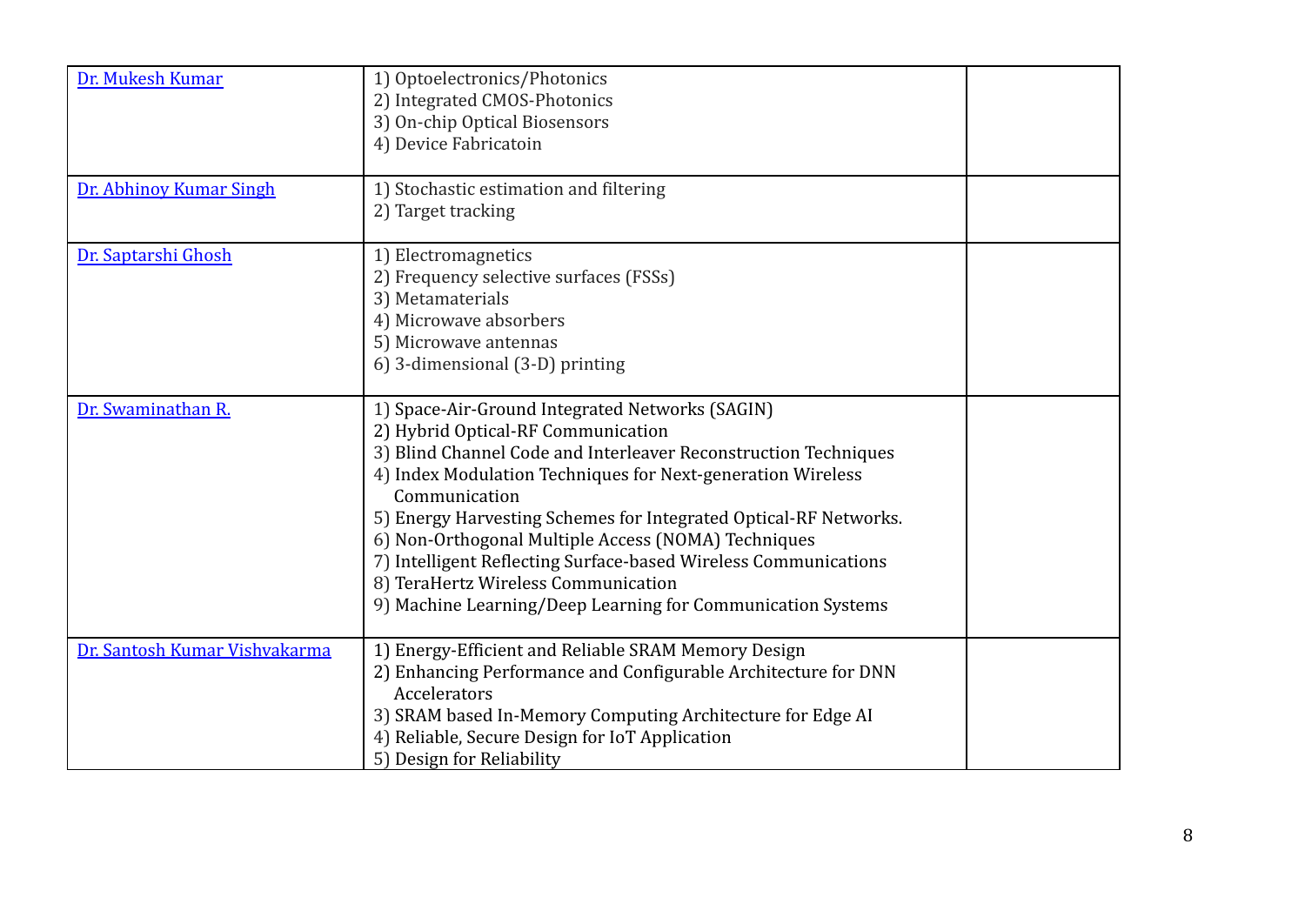| <b>Professor Vimal Bhatia</b>                   | 1) AI/Machine/Deep Learning                            |  |
|-------------------------------------------------|--------------------------------------------------------|--|
|                                                 | 2) Wireless Communications                             |  |
|                                                 | 3) 5G, 6G                                              |  |
|                                                 | 4) Image/Video Processing                              |  |
|                                                 |                                                        |  |
|                                                 |                                                        |  |
| <b>School of Humanities and Social Sciences</b> |                                                        |  |
| Dr. Nirmala Menon                               | 1) Digital Humanities                                  |  |
|                                                 |                                                        |  |
| Dr. Ruchi Sharma                                | 1) Economics of innovation                             |  |
|                                                 | 2) International economics                             |  |
|                                                 | 3) Industrial organization                             |  |
|                                                 | 4) R&D                                                 |  |
|                                                 | 5) Patenting                                           |  |
|                                                 | 6) Patent policy                                       |  |
|                                                 | 7) Technology transfer                                 |  |
|                                                 | 8) Foreign direct investment and licensing             |  |
|                                                 |                                                        |  |
|                                                 | 9) Entrepreneurship                                    |  |
| Dr. Akshaya Kumar                               | 1) Indian Cinema                                       |  |
|                                                 | 2) Comparative Media studies                           |  |
|                                                 | 3) Cultural studies                                    |  |
|                                                 |                                                        |  |
|                                                 | 4) Sociology of labour migration                       |  |
|                                                 | 5) Performance studies                                 |  |
| Dr. Ananya Ghoshal                              | 1) 20th Century American and British Literature        |  |
|                                                 | 2) William Blake-Poet and Printmaker                   |  |
|                                                 | 3) Narratives of the Anthropocene/Climate Change       |  |
|                                                 | 4) Parallel Cinema/The Indian New Wave                 |  |
|                                                 |                                                        |  |
|                                                 | 5) Literature and Disability                           |  |
|                                                 | 6) Photography and Children's Literature/Picture books |  |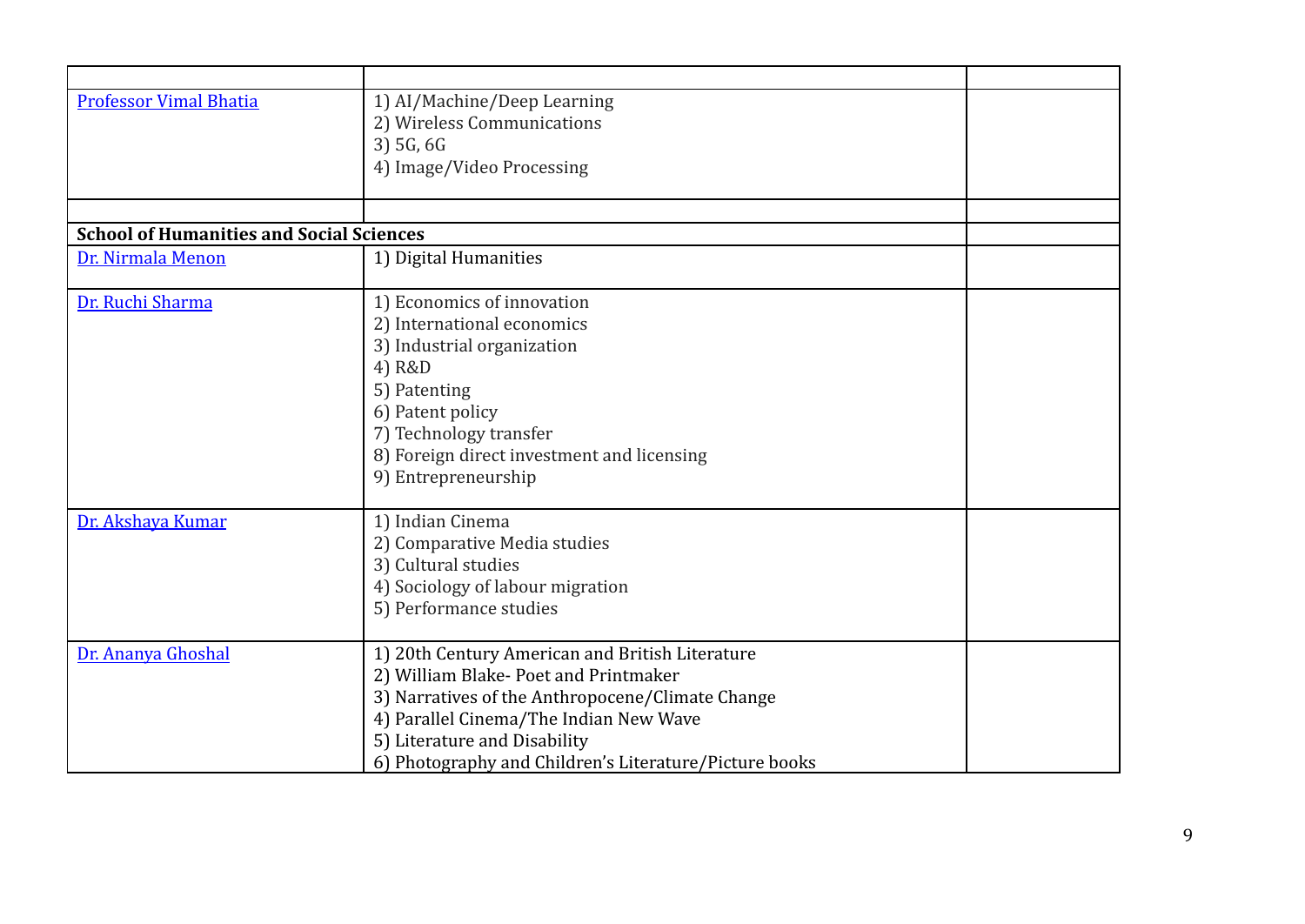|                                  | 7) 19th Century Bengal: Thoughts and Ideas                                                                                                                                                                                                                                                                                                                                                                                                                             |  |
|----------------------------------|------------------------------------------------------------------------------------------------------------------------------------------------------------------------------------------------------------------------------------------------------------------------------------------------------------------------------------------------------------------------------------------------------------------------------------------------------------------------|--|
| Dr. Kalandi Charan Pradhan       | 1) Assessing the Vulnerability to Climate Change<br>2) Sustainable Development<br>3) Economics of Labour Migration<br>4) Socio-Economic Impacts of Climate Change                                                                                                                                                                                                                                                                                                      |  |
| Dr. Aratrika Das                 | 1. Nineteenth Century British Literature<br>2. Gothic<br>3. Medical Humanities<br>4. Graphic Novel; Visual Culture<br>5. Writing Pedagogy                                                                                                                                                                                                                                                                                                                              |  |
| <b>Department of Mathematics</b> |                                                                                                                                                                                                                                                                                                                                                                                                                                                                        |  |
| Dr. Md. Aquil Khan               | 1) Modal Logic                                                                                                                                                                                                                                                                                                                                                                                                                                                         |  |
|                                  | 2) Rough Set Theory                                                                                                                                                                                                                                                                                                                                                                                                                                                    |  |
| Dr. Anand Parkash                | 1) Commutative Algebra                                                                                                                                                                                                                                                                                                                                                                                                                                                 |  |
| <b>Dr. Sanjeev Singh</b>         | 1) Special functions related to Bessel function                                                                                                                                                                                                                                                                                                                                                                                                                        |  |
| Dr. Santanu Manna                | 1) Mathematical Modelling of near-surface Love wave fields.<br>(Minimum time required one month)<br>2) Asymptotic analysis of the Rayleigh wave propagation in layered<br>media. (Minimum time required 2 months)<br>3) Dynamic stiffness formulation and Wave motion in a Non-<br>homogeneous structure. (Minimum time required 2 months)<br>4) Apart from the above 3 topics faculty/students can propose any other<br>topic from Applied Mathematics or Wave Theory |  |
| Dr. Bapan Ghosh                  | 1) Chaotic Dynamics and Computations                                                                                                                                                                                                                                                                                                                                                                                                                                   |  |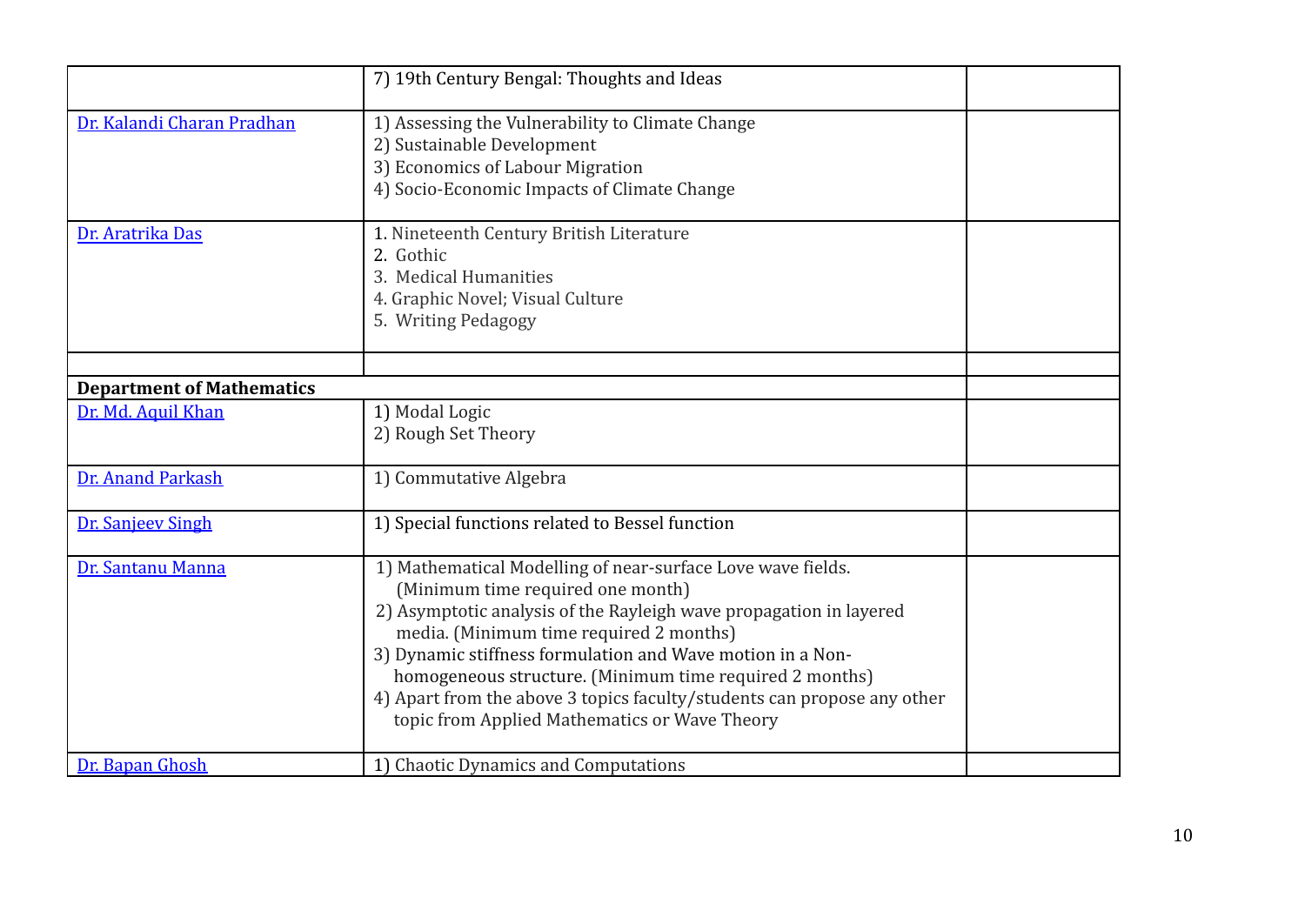|                                             | 2) Delay Differential Equations and Applications<br>3) Fractional Differential Equations<br>4) Mathematical Biology        |  |
|---------------------------------------------|----------------------------------------------------------------------------------------------------------------------------|--|
|                                             | 5) Numerical Methods and Computations                                                                                      |  |
|                                             |                                                                                                                            |  |
| <b>Department of Mechanical Engineering</b> |                                                                                                                            |  |
| <b>Professor Anand Parey</b>                | 1) Condition monitoring                                                                                                    |  |
|                                             | 2) Noise and vibration                                                                                                     |  |
|                                             | 3) Mechanical Systems Signal Processing                                                                                    |  |
| Dr. Shanmugam Dhinakaran                    | 1) Computational Fluid Dynamics and Heat Transfer:                                                                         |  |
|                                             | Mathematical modelling and CFD simulations in all areas.                                                                   |  |
|                                             | 2) COVID-19: Modelling of SARS-CoV-2 transmission                                                                          |  |
|                                             | 3) Analytical solutions: Advanced fluid flow and heat transfer                                                             |  |
|                                             | problems                                                                                                                   |  |
|                                             | 4) CFD Softwares: CFD modelling and simulations with OpenFOAM and<br>Ansys Fluent                                          |  |
|                                             | 5) Bluff Body Aerodynamics: Drag reduction techniques; Flow<br>control; Vortex shedding and heat transfer, etc.            |  |
|                                             | 6) Marine Hydrodynamics                                                                                                    |  |
|                                             | 7) Porous Media: Fluid flow and heat transfer in Porous Media applied<br>to all fields of Science and Engineering          |  |
|                                             | 8) Non-Newtonian fluid Mechanics: Viscoelastic fluid flows; Flow in<br>microchannels; Optimization of microfluidic devices |  |
|                                             | 9) Multi phase flows: Modelling and simulation of multiphase flows                                                         |  |
|                                             | 10) Heat transfer enhancement: Electronic cooling; Nanofluids; Science                                                     |  |
|                                             | and technology of heat pipes; Evaporation, etc.                                                                            |  |
|                                             | 11) <b>Renewable energy</b> : Solar air heaters; Solar collectors; Solar stills,                                           |  |
|                                             | etc.                                                                                                                       |  |
|                                             | 12) Development of numerical schemes: Finite volume methods:                                                               |  |
|                                             | Development of high resolution schemes; Lattice Boltzmann                                                                  |  |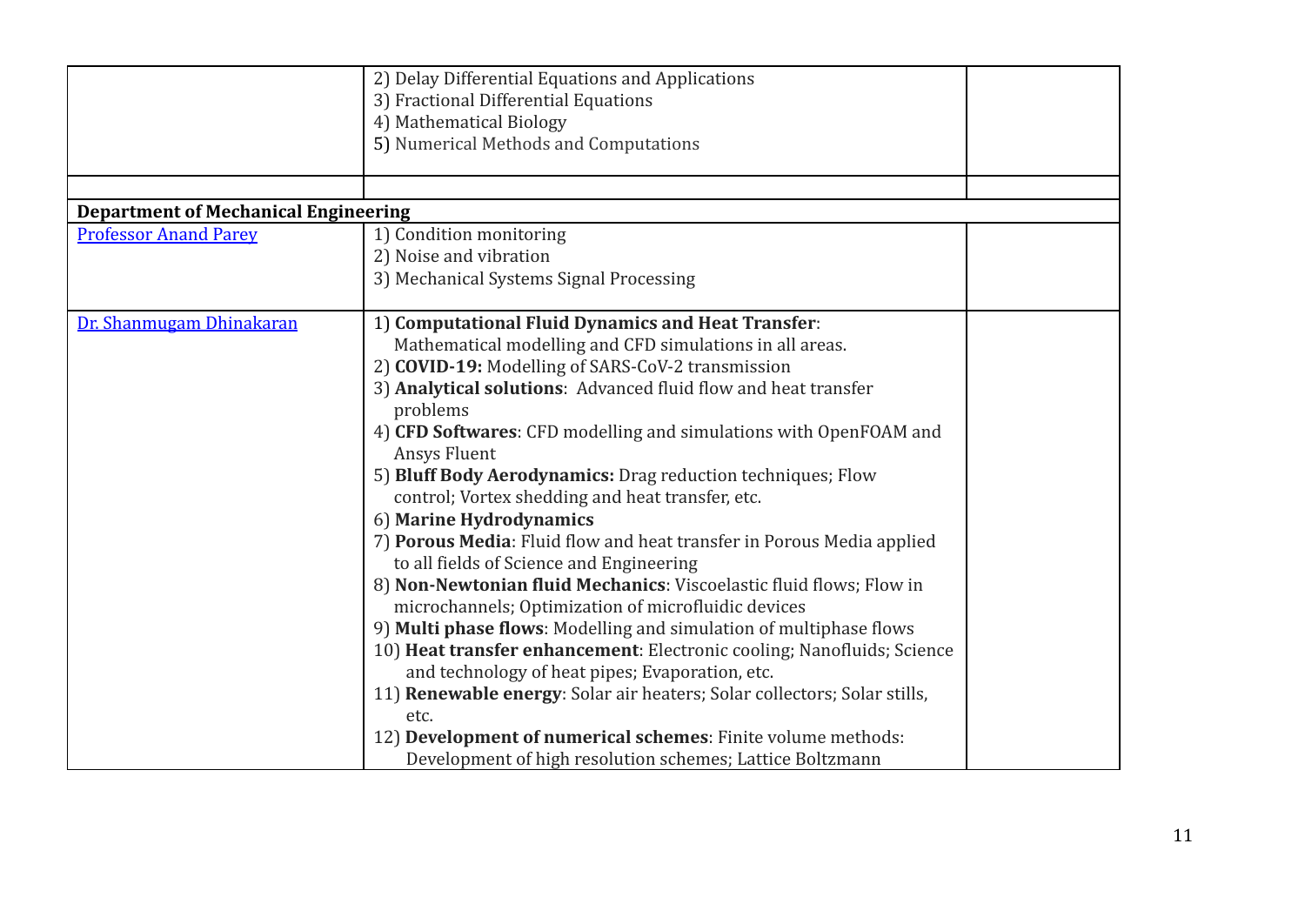| methods, etc.<br>13) Biofluid Mechanics and Bio-heat transfer: Respiratory air flow,<br>Blood flow in diseased arteries; Cancer treatment; Drug delivery;<br>Human body heat transfer.<br>14) Engineering Device development: Design and development of<br>devices that involves fluid flow, heat and mass transfer.<br>15) Other areas: Fuel cells; Thermal Energy Storage; CFD in welding and<br>Metallurgy; CFD in Sports                                                                                                                                                                                                                                                                                                                                     |  |
|------------------------------------------------------------------------------------------------------------------------------------------------------------------------------------------------------------------------------------------------------------------------------------------------------------------------------------------------------------------------------------------------------------------------------------------------------------------------------------------------------------------------------------------------------------------------------------------------------------------------------------------------------------------------------------------------------------------------------------------------------------------|--|
| <b>Who can apply?</b> All those who are awarded or pursuing<br>B.Tech/M.Tech/B.Sc/M.Sc/Ph.D in Engineering (Aerospace, Agriculture,<br>Automobile, Chemical, Civil, Environmental, Mechanical, Textile,<br>Manufacturing, Petroleum, Geotechnical, Nuclear, Marine,<br>Nanotechnology, Mining, Ceramics, Metallurgy, Biomedical, Biotechnology<br>etc) or Science (Applied mathematics, Physics, Biosciences, Biochemistry,<br>Life Sciences, Sports science, etc.)                                                                                                                                                                                                                                                                                              |  |
| <b>BSBE Department:</b>                                                                                                                                                                                                                                                                                                                                                                                                                                                                                                                                                                                                                                                                                                                                          |  |
| 1) Computational Fluid Dynamics and heat transfer: CFD applied to<br>all areas of Biochemistry, Biosciences, Bioengineering, Biotechnology<br>and Biomedical Engineering<br>2) COVID-19: Mathematical modelling and simulations of infectious<br>SARS-CoV-2 virus transport<br>3) Biofluid Dynamics: Biofluids & general biological fluid flows;<br>BioMEMS; Biomicrofluidics; Lab-on-a-chip, etc.<br>4) Human body: Respiratory obstructive diseases; Blood flow in<br>diseased arteries (Stenosis & Aneurysm); CFD in<br>cardiovascular disease; Modelling of heat transfer from human body<br>5) Diseases diagnosis and treatment: Drug delivery; Cancer treatment;<br>COPD, etc.<br>6) Tissue Engineering: Heat transfer in biological tissues; Scaffolding; |  |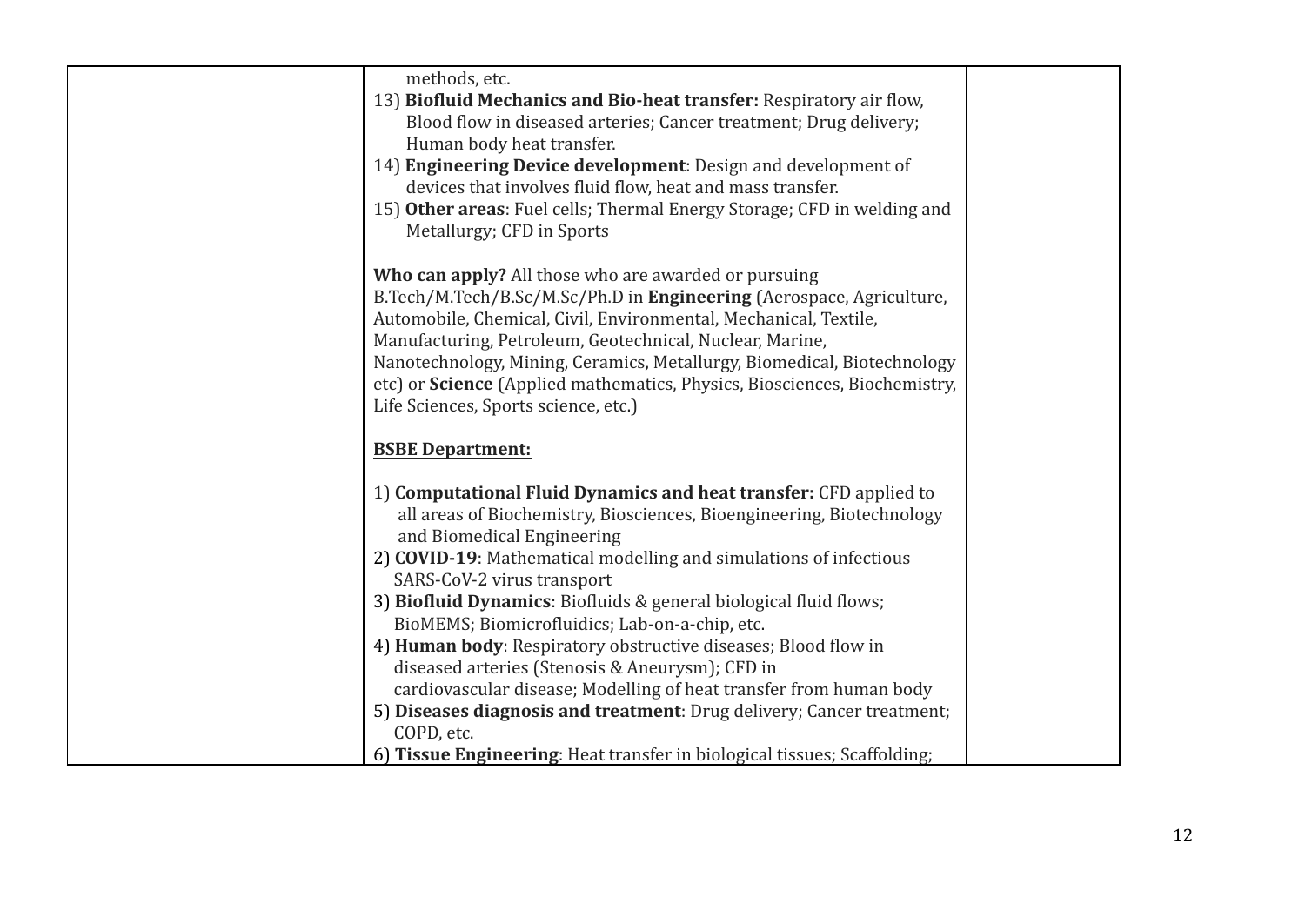|                           | Porous scaffolds; Bio-reactor, etc.<br>7) Bioenergy: Bioenergy systems and modelling; Biomass, Biomass<br>thermochemical conversion; Bioreactors; Microbial fuel cells; Waste<br>water treatment<br>8) Biomedical device development: Respiratory devices; Devices for<br>the disabled and elderly; other medical devices.<br>Who can apply? All those who are awarded or pursuing<br>B.Tech/M.Tech/B.Sc/M.Sc/Ph.D in the following streams: Biosciences,<br>Biochemistry, Biotechnology, Bioengineering, Biomedical Engineering<br>and other relevant science/engineering backgrounds. |  |
|---------------------------|-----------------------------------------------------------------------------------------------------------------------------------------------------------------------------------------------------------------------------------------------------------------------------------------------------------------------------------------------------------------------------------------------------------------------------------------------------------------------------------------------------------------------------------------------------------------------------------------|--|
| Dr. Shailesh I. Kundalwal | 1) Composite Structures<br>2) Experimental Characterization of Composites<br>3) Finite Element Applications<br>4) Flexoelectricity and Piezoelectricity<br>5) Mechanics of Nanostructures<br>6) Nanomechanics & Micromechanics of Composites<br>7) Nanotechnology in Engineering<br>8) Smart Materials and Structures                                                                                                                                                                                                                                                                   |  |
| Dr. Indrasen Singh        | 1) Finite Element Methods (Linear as well as Non-linear)<br>2) Finite Element Modeling of Indentation in Elastic-Plastic solids in<br>Abaqus<br>3) Fracture Mechanics<br>4) Continuum Mechanics<br>5) Theory of plasticity<br>6) Mechanical Behaviour of Materials<br>7) Metallic Glasses<br>8) Piezoelectric Materials                                                                                                                                                                                                                                                                 |  |
| Dr. Harekrishna Yadav     | 1) Fluid-Structure Interaction                                                                                                                                                                                                                                                                                                                                                                                                                                                                                                                                                          |  |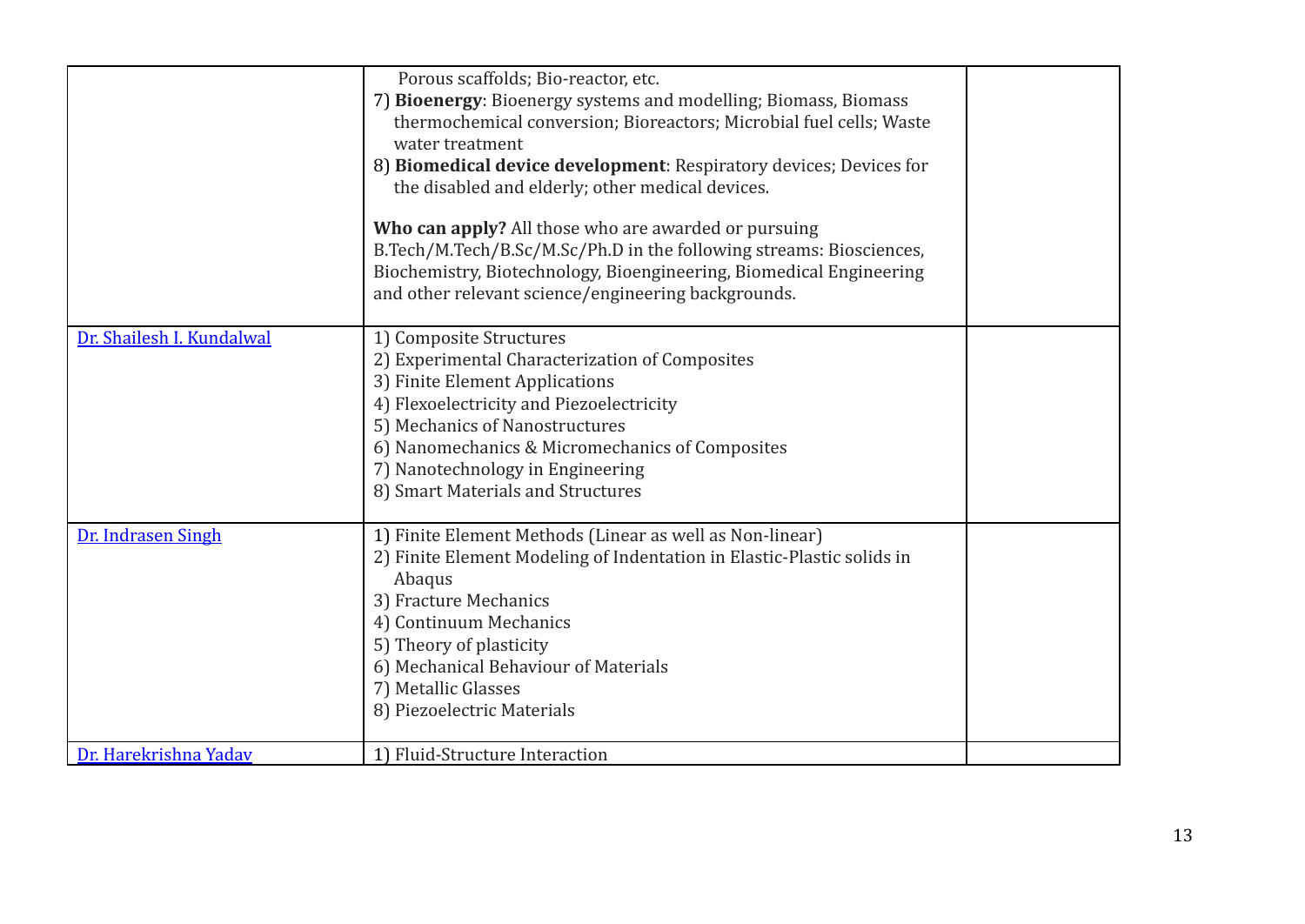|                        | 2) Shear Flow<br>3) Flow and Turbulence Measurement using Optical Techniques<br>4) Heat Transfer Enhancement<br>5) Supersonic Flow<br>6) Renewable and Sustainable Energy                                                                                                                                                                        |  |
|------------------------|--------------------------------------------------------------------------------------------------------------------------------------------------------------------------------------------------------------------------------------------------------------------------------------------------------------------------------------------------|--|
| Dr. Satyanarayan Patel | 1) Thermal energy harvesting using pyroelectric materials<br>2) Heat Transfer analysis for solid-state refrigeration<br>3) Image-based FEM analysis of Composite materials for thermal stress<br>and electric properties<br>4) Energy conversion, storage and harvesting materials<br>5) Piezoelectric, Pyroelectric and ferroelectric materials |  |
| Dr. Ankur Miglani      | 1) Combustion of next-generation fuels: Gel fuels and nanoparticle<br>laden fuels<br>2) Thermal management of power-dense electronics: Flow boiling<br>in microchannels<br>3) Microfluidics<br>4) Soft-matter: Instabilities in drying colloidal systems<br>5) Machine learning based pattern recognition in energy systems                      |  |
| Dr. I. A. Palani       | 1) Mechatronics system Design<br>2) Soft Robotics<br>3) Laser based Measurements and micro-Manufacturing<br>4) Laser Based Surface Engineering<br>5) Additive Manufacturing                                                                                                                                                                      |  |
| Dr. Ashish Rajak       | 1) High Strain Metal Forming<br>2) Advanced Metal Joining<br>3) Advanced Manufacturing Processes<br>4) Materials Science in High Strain Rate Processes                                                                                                                                                                                           |  |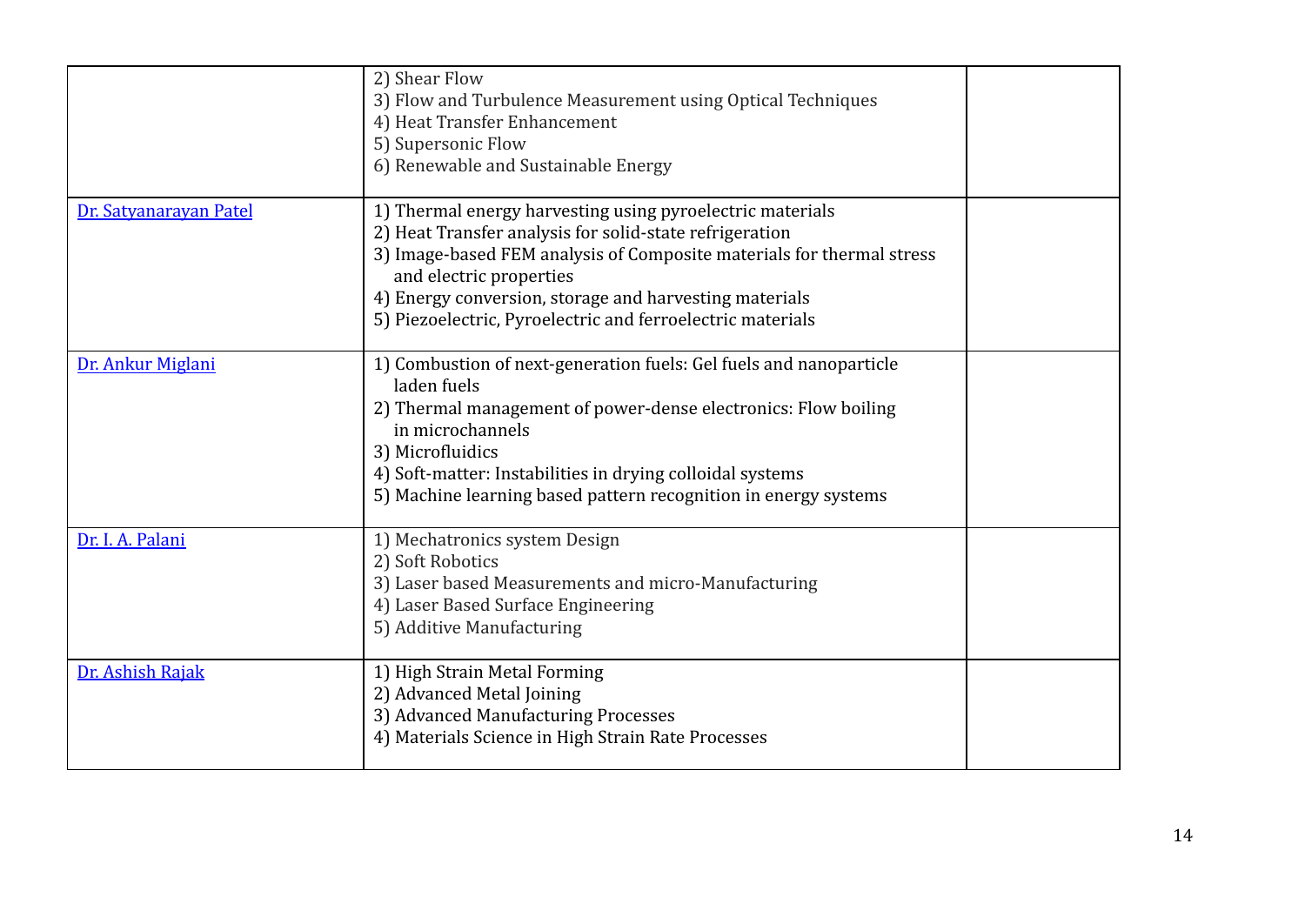| Department of Metallurgy Engineering and Materials Science |                                                                                                                                                                                                                                                            |  |
|------------------------------------------------------------|------------------------------------------------------------------------------------------------------------------------------------------------------------------------------------------------------------------------------------------------------------|--|
| Dr. Rupesh Devan                                           | 1) Nanomaterials for energy applications<br>2) Thin films: synthesis and characterization<br>3) Nanomaterials: synthesis and characterization                                                                                                              |  |
| Dr. Santosh Hosmani                                        | 1) Surface Engineering and Characterisation<br>2) Tribology<br>3) Physical Metallurgy<br>4) Microstructure-Property correlation                                                                                                                            |  |
| Dr. Javaprakash Murugesan                                  | 1) Advanced welding techniques<br>2) Fatigue and fracture behavior of advanced materials<br>3) Surface engineering                                                                                                                                         |  |
| Dr. Hemant Borkar                                          | 1) Materials Science and Engineering<br>2) Mechanical metallurgy<br>3) Lightweight materials for automotive applications                                                                                                                                   |  |
| Dr. Ram Sajeevan Maurya                                    | 1) Bulk Metallic glass (BMG)<br>2) Composite Materials<br>3) Oxide dispersion strengthened (ODS) alloys<br>4) High entropy alloys (HEAs)<br>5) Alloy/composite development by powder technology route:<br>Mechanical alloying<br>6) Spark plasma sintering |  |
| Dr. Dudekula Althaf Basha                                  | 1) Deformation behavior of magnesium alloys                                                                                                                                                                                                                |  |
| Dr. Ajay Kumar Kushwaha                                    | 1) Nanomaterials Synthesis and Characterization<br>2) 2-D Materials and Devices<br>3) Thin films and Memristors                                                                                                                                            |  |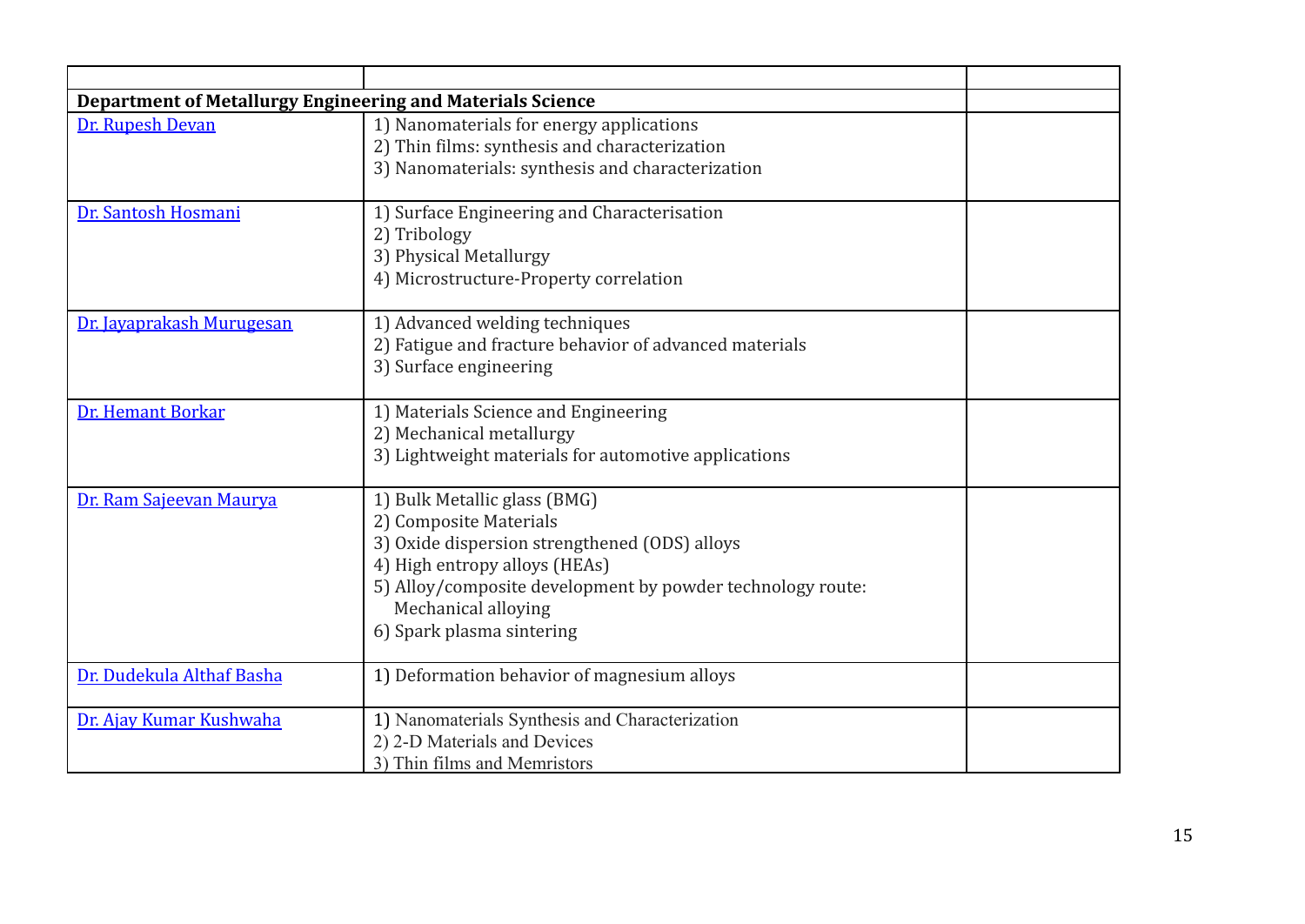|                               | 4) Next-generation solar cell<br>5) Applied Electrochemistry<br>6) Electrochemical Sensors<br>7) Photo/electrochemical water-splitting<br>8) Corrosion Analysis and Anti-corrosion Coatings                                                                                                                                                                                                                                                                                                    |  |
|-------------------------------|------------------------------------------------------------------------------------------------------------------------------------------------------------------------------------------------------------------------------------------------------------------------------------------------------------------------------------------------------------------------------------------------------------------------------------------------------------------------------------------------|--|
|                               |                                                                                                                                                                                                                                                                                                                                                                                                                                                                                                |  |
| <b>Department of Physics</b>  |                                                                                                                                                                                                                                                                                                                                                                                                                                                                                                |  |
| Dr. Raghunath Sahoo           | 1) High Energy Nuclear Physics, Quark-Gluon Plasma<br>(Experiment and Phenomenology)<br>2) Application of Statistical Mechanics in High-energy Physics<br>3) Relativistic Kinematics, Statistical Methods in Physical Sciences and<br>Engineering<br>4) Experimental Techniques in Nuclear and High-energy Physics                                                                                                                                                                             |  |
| <b>Professor Rajesh Kumar</b> | 1) Devices physics<br>2) semiconductor nanomaterials<br>3) Raman spectroscopy                                                                                                                                                                                                                                                                                                                                                                                                                  |  |
| Dr. Sudeshna Chattopadhyay    | 1) Electrical Energy Storage: Lithium-ion batteries, and batteries beyond<br>Lithium.<br>2) X-ray scattering (including X-ray diffraction (XRD), X-ray reflectivity<br>(XRR), Grazing incidence small angle X-ray scattering<br>(GISAXS)): Characterization of Nanomaterials, Surface and Interfaces.<br>3) Spectroscopy for interdisciplinary research (for Physicist, Materials<br>scientist and Biologist)<br>4) Nanotechnology in Biomedical applications and Environmental<br>remediation |  |
| Dr. Pankaj R. Sagdeo          | 1) Physics of Memory devices<br>2) Physics of Solar cell<br>3) Characterization of Nanomaterials                                                                                                                                                                                                                                                                                                                                                                                               |  |